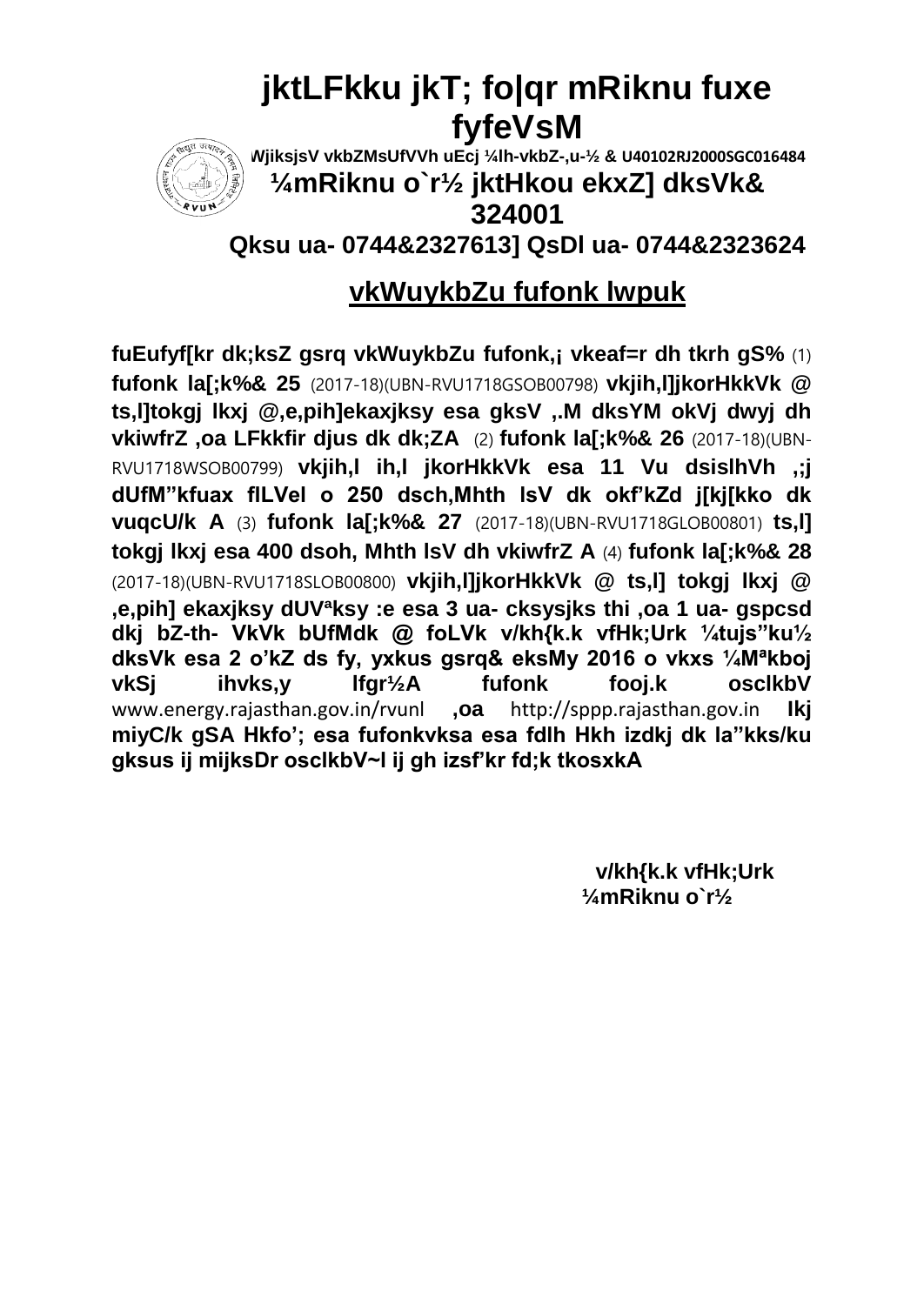### **RAJASTHAN RAJYA VIDYUT UTPADAN NIGAM LIMITED**



**Corporate Identity No. (U40102RJ2000SGC016484) GENERATION CIRCLE, Raj Bhawan Road, Kota-324001 Phone: 0744-2327613, Fax 0744-2323624**

**Email: se.gen.kota.@rrvun.com** 

### **NOTICE INVITING E-TENDER(2017-18)**

Online tenders for the following works are invited:- (1) Tender No.- 25(2017-18)(UBN-RVU1718GSOB00798) Supply,Installation & Commissioning of Water Coolers and Hot and Cold water purifier at RPS PS/JSPS/MHP,Rawatbhata/ Jawahar Sagar/Mangrol (2) Tender No. -26(2017-18)(UBN-RVU1718WSOB00799):- Annual Running and Servicing Contract of 11 Ton capacity air conditioning systems, operational works of 250 KVADG set and assistance in the operational works of the Power Station at RPSPS,Rawatbhata. (3) Tender No. - 27(2017-18)(UBN-RVU1718GLOB00801):- Supply, Installation, testing & Commissioning of 400KVA DG set at JS PS, Jawahar Sagar (4) Tender No. - 28(2017- 18)(UBN-RVU1718SLOB00800):- Hiring of 3 Bolero Jeep for the Control Room; 1 Hatchback Car Tata Indica/ Vista or equi. for SE(Gen) & 1 Bolero Jeep for the office of XEN,JSPS at RPS/ JS/ MHP/Gen. Office, Rawatbhata/ Jawahar Sagar/ Mangrol/Kota for two year (With Driver and POL).Tender details are available on website e-procurement portal [http://eproc.rajasthan.gov.in,](http://eproc.rajasthan.gov.in/) www.energy.rajasthan.gov.in/rvunl http://sppp.rajasthan.gov.in. Any Amendment in tenders in future will be published in above websites only.

Superintending Engineer (Gen)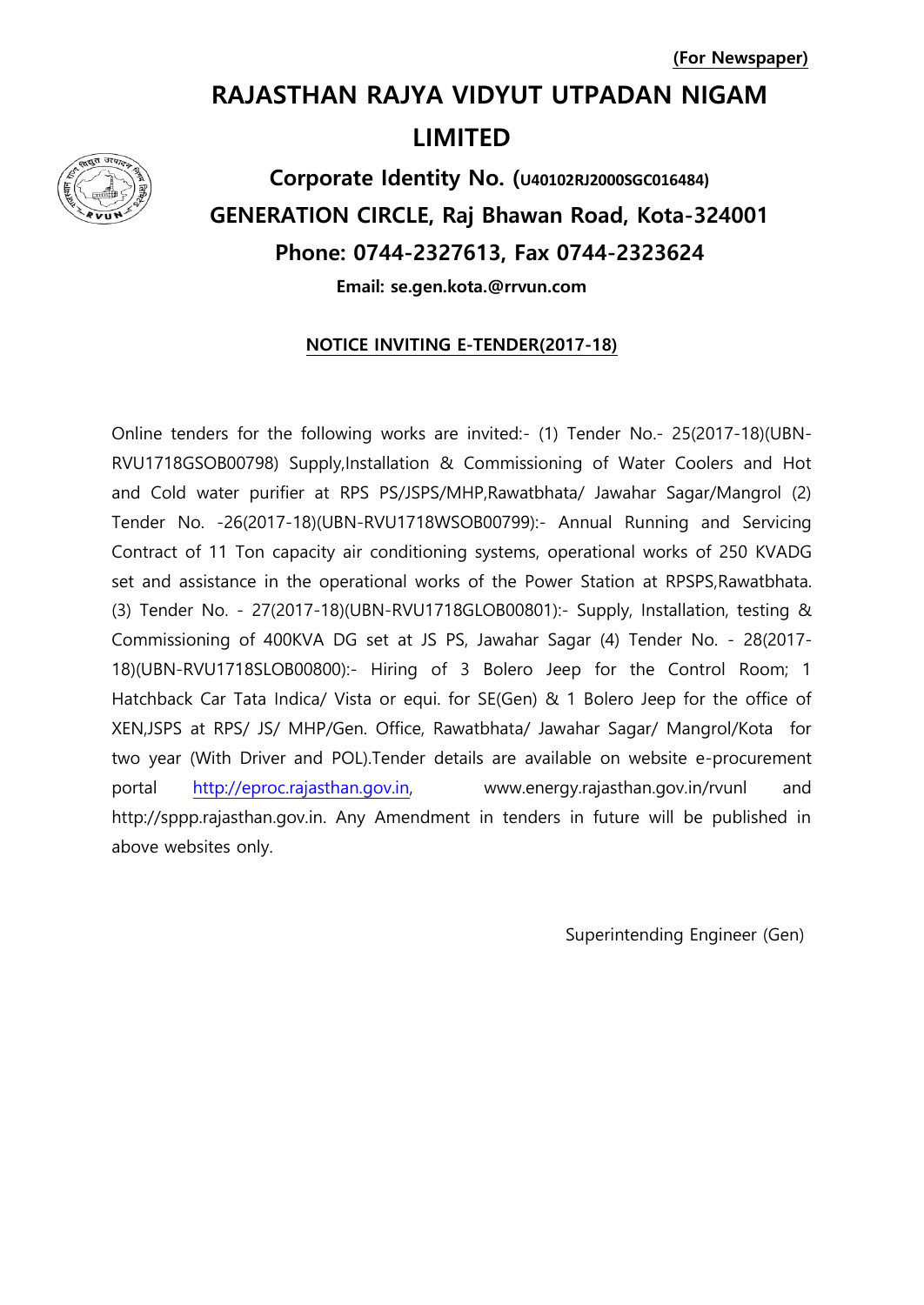# **RAJASTHAN RAJYA VIDHYUT UTPADAN NIGAM LIMITED**

**Corporate Identity No. (U40102RJ2000SGC016484) GENERATION CIRCLE, Raj Bhawan Road, Kota-324001 Phone: 0744-2327613, Fax 0744-2323624**

### **: NOTICE INVITING TENDERS:**

Sealed Tenders are invited from reputed/ experienced/authorized tenderers for the supply of the following materials / works. The tenders must reach in this office up to 3.00 P.M. on the date given as under and bids will be opened on the date at 3.30 P.M. given as under in the presence of such tenderers who wish to be present.

The tender documents can be received from this office one day prior of its opening on payment of tender cost through DD/ BC as given below in favour of the Asstt. Accounts Officer (Gen.), RRVPNL, Kota. The cheques / money orders will not be accepted. No tender will be accepted without earnest money.

| NIT No.        | Particulars.                                                                                                                                                                                                                    | Estimated<br>cost ` | Tender<br>cost ` | Earnest<br>Money ` | Date of<br>receiving<br>tender | Date of<br>opening |
|----------------|---------------------------------------------------------------------------------------------------------------------------------------------------------------------------------------------------------------------------------|---------------------|------------------|--------------------|--------------------------------|--------------------|
| 25/2017-<br>18 | Installation<br>&<br>Supply,<br>Commissioning<br>of<br>Water<br>Coolers and Hot and Cold<br>water purifier at RPS PS / JSPS<br>/ MHP, Rawatbhata / Jawahar<br>Sagar /Mangrol                                                    | 2.27 Lac            | $236/-$          | $4540/-$           | 06.09.2017                     | 07.09.2017         |
| 26/2017-18     | Annual Running and Servicing<br>Contract of 11 Ton capacity air<br>conditioning<br>systems,<br>operational works of 250 KVA<br>DG set and assistance in the<br>operational works of the Power<br>Station at RPS PS, Rawatbhata. | 4.15 Lac            | $236/-$          | $8300/-$           | 06.09.2017                     | 07.09.2017         |

Details are available at http://sppp.rajasthan.gov.in and [www.rvunl.com.](http://www.rvunl.com/) **Note**: Tender Cost: - `236/- (Tender Cost- Rs. 200/- + GST @ 18%)

Any information regarding extension of bid opening will be floated on website www.rvunl.com and http://sppp.rajasthan.gov only.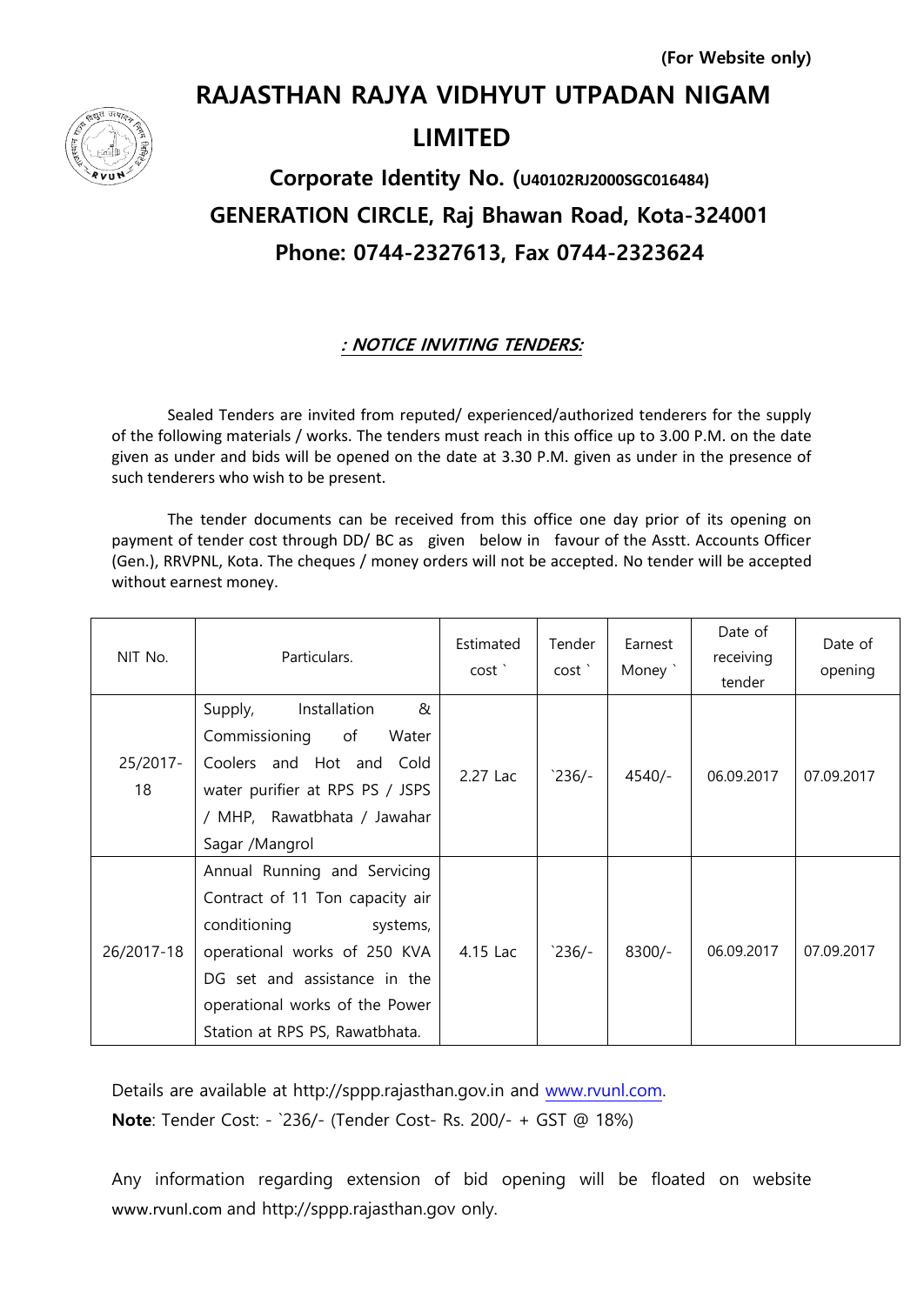**Superintending Engineer (Gen) RRVUNL, Kota.**

**(For website)**

## **RAJASTHAN RAJYA VIDYUT UTPADAN NIGAM LIMITED**



**Corporate Identity No. (U40102RJ2000SGC016484) GENERATION CIRCLE, Raj Bhawan Road, Kota-324001 Phone: 0744-2327613, Fax 0744-2323624**

**Email: se.gen.kota.@rrvun.com**

### **NOTICE INVITING E-TENDER**

Superintending Engineer (Gen.), Kota on behalf of Rajasthan Rajya Vidyut Utpadan Nigam Ltd. invites online tender for e-procurement through website http://eproc.rajasthan.gov.in from bidders of following works. Details of tender and qualifying requirement are available on departemental website www.rvunl.com and tender can be downloaded / sumitted on e-procurement website http://eproc.rajasthan.gov.in

| NIT No.  | Particulars.                                                   | Estimated         | Tender  | Earnest   |
|----------|----------------------------------------------------------------|-------------------|---------|-----------|
|          |                                                                | cost <sup>'</sup> | cost'   | Money     |
|          | Supply, Installation, testing & Commissioning of 400KVA DG set |                   |         |           |
| 27/2017- | at JS Hydel Power Station, Jawahar Sagar Distt. Bundi (Raj.).  | 30 Lac            | `590/-  | $60000/-$ |
| 18       |                                                                |                   |         |           |
|          | Hiring of 3 Nos. Bolero Jeep for the Control Room at RPS/ JS/  |                   |         |           |
| 28/2017- | MHP Rawatbhata/ Jawahar Sagar/ Mangrol and 1 No. Hatchback     | 43.80 Lac         | $590/-$ | 87600/-   |
| 18       | Car e.g. Tata Indica/ Vista or equivalent for SE(Gen.)Circle   |                   |         |           |